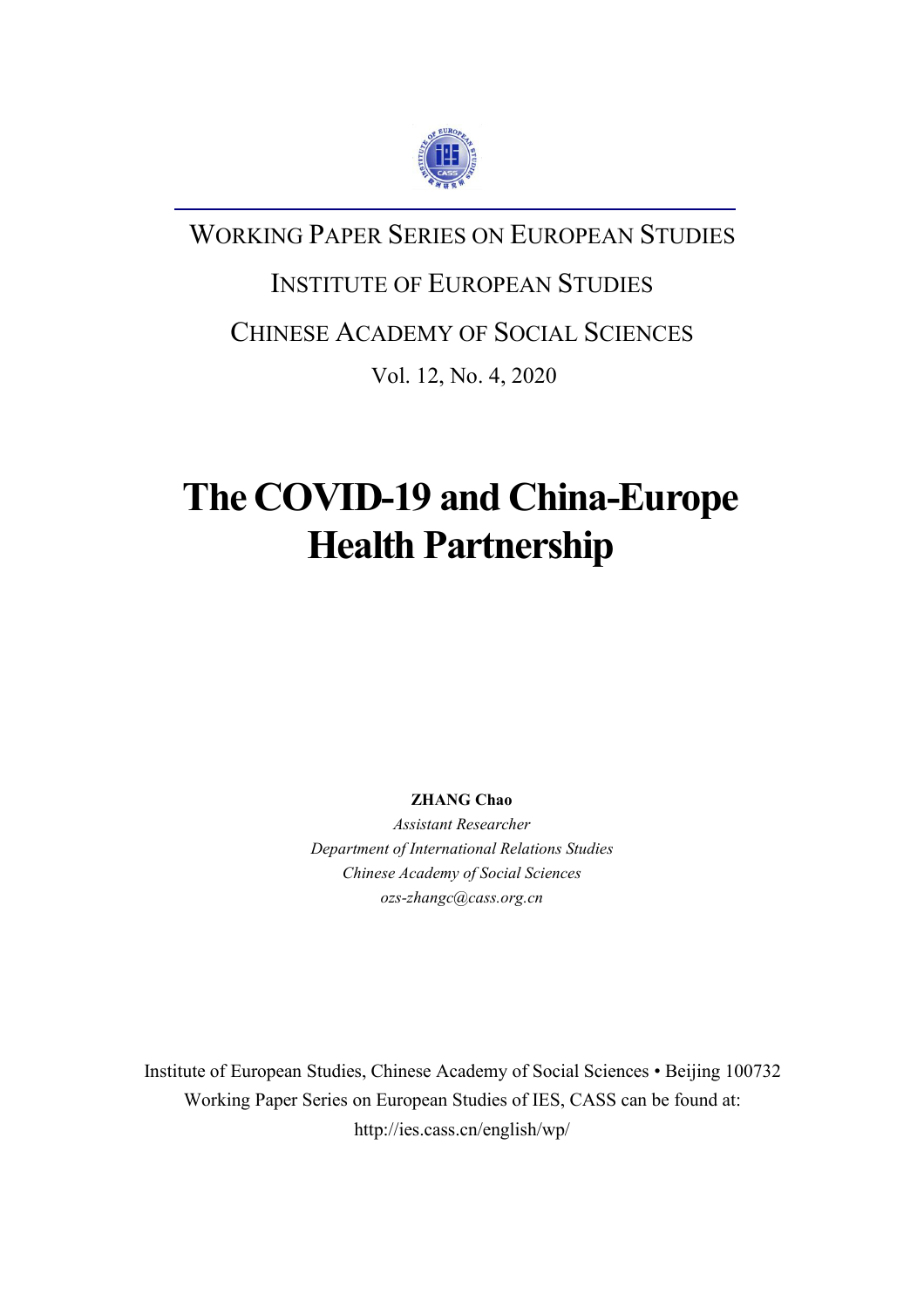All rights reserved. No part of this paper may be reproduced in any form without permission of the author.

ZHANG Chao Institute of European Studies, Chinese Academy of Social Sciences 5 Jianguomennei Dajie, Beijing 100732 **CHINA** 

Publications in the Series should be cited as: Author, Title, Working Paper Series on European Studies, Institute of European Studies, Chinese Academy of Social Sciences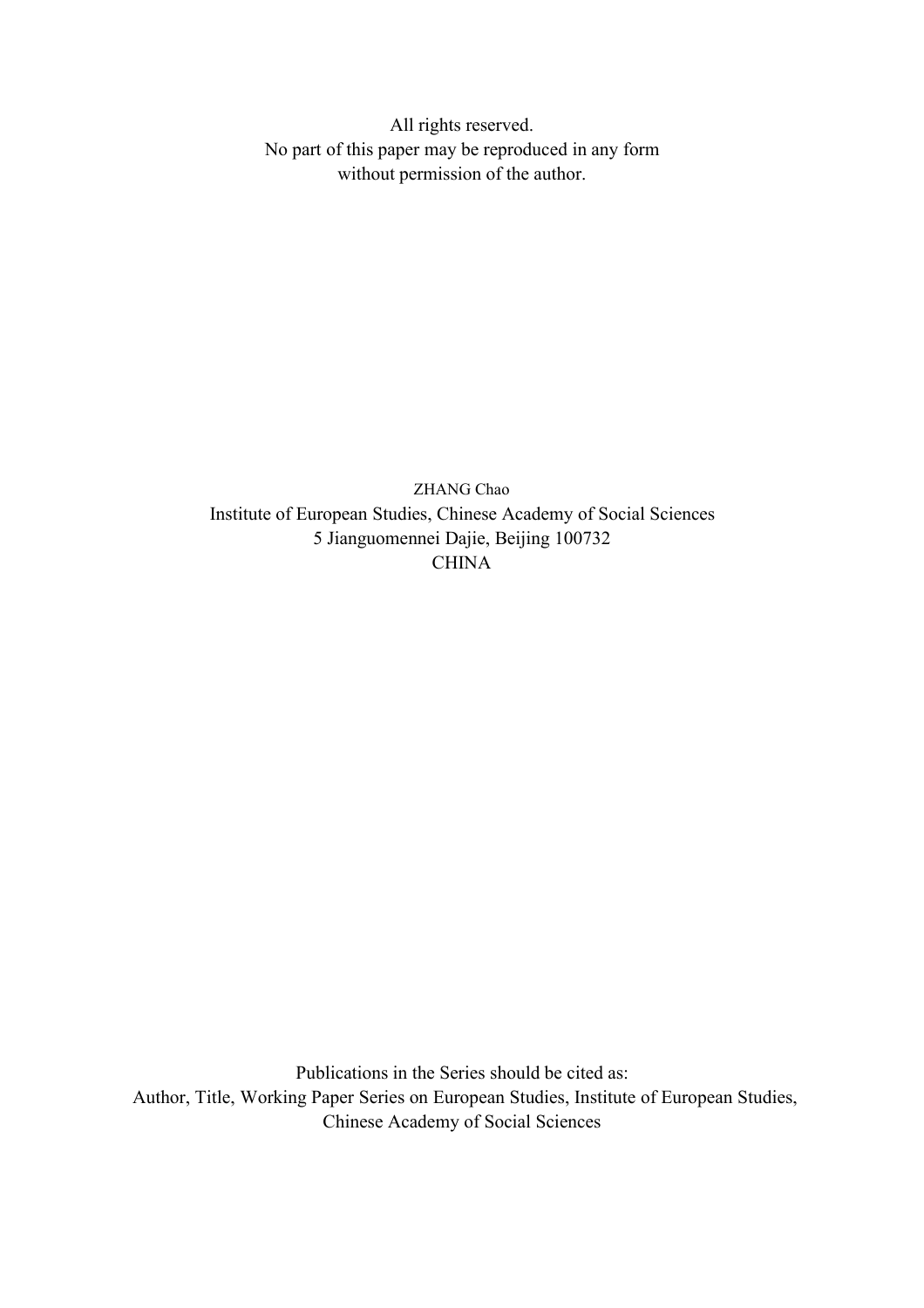#### **The COVID-19 and China-Europe Health Partnership**

#### ZHANG Chao<sup>1</sup>  $1$  and  $1$  and  $1$

**Abstract:** Health is a rising issue on the agenda of China-EU relations. Today, both China and EU are key players in global health governance, and a health partnership has been emerging between them. The COVID-19 crisis is a significant test for their health partnership. By now, the two partners have maintained close contact, and European health aid has been delivered to China. The epidemic underlines the global interdependence and the critical role of China and the EU in dealing with such challenges. In the short term, the two partners should continue to maintain close contact on the evolution of the disease and provide assistance to each other. In the long run, China and the EU may consider further lifting the role of health on their political agenda, and the EU may engage with China's health system reform more actively. The "Belt and Road" initiative could serve as a platform for strengthening their health cooperation, so to jointly build a community with a shared future for mankind.

**Key words:** COVID-19, Development Aid, Health Partnership, "Belt and Road"

#### **Introduction**

The COVID-19 epidemic broke out in December 2019, at Wuhan, China. The disease spread across China quickly, and then to the rest of the world. As of 29 Feb. 2020, the virus has been detected in 58 countries, resulted in over 87,000 confirmed cases and nearly 3,000 deaths. Since the outbreak of the COVID-19, China has taken decisive measures to put the epidemic under control. While mobilizing domestic resources to combat the disease, China has been keeping an open mind to international cooperation. Chinese scientists shared data of the virus with the globe, and Chinese government has been collaborating closely with the World Health Organization (WHO), and receiving aid from foreign governments, international organizations, non-governmental organizations and individuals, etc. With the epidemic becoming increasingly serious around the globe, China has offered aid to other countries, such as Japan, South Korea, and Iran.

China and the  $EU^2$  $EU^2$  are important partners for one another, which is evidenced with the large volume of trade and investment, and frequent people-to-people visits. Today, China and the EU are each other's

<span id="page-2-0"></span><sup>1</sup> ZHANG Chao, Ph.D, Assistant Researcher, Institute of European Studies, Chinese Academy of Social Sciences.

<span id="page-2-1"></span><sup>2</sup> "EU" in this article means "EU institutions and member states", while European Commission (EC) is applied when "EU" is taken as an independent actor. The United Kingdom withdrew from the EU membership on 31 Jan. 2020, but for simplicity, it is included in the "EU" in the article.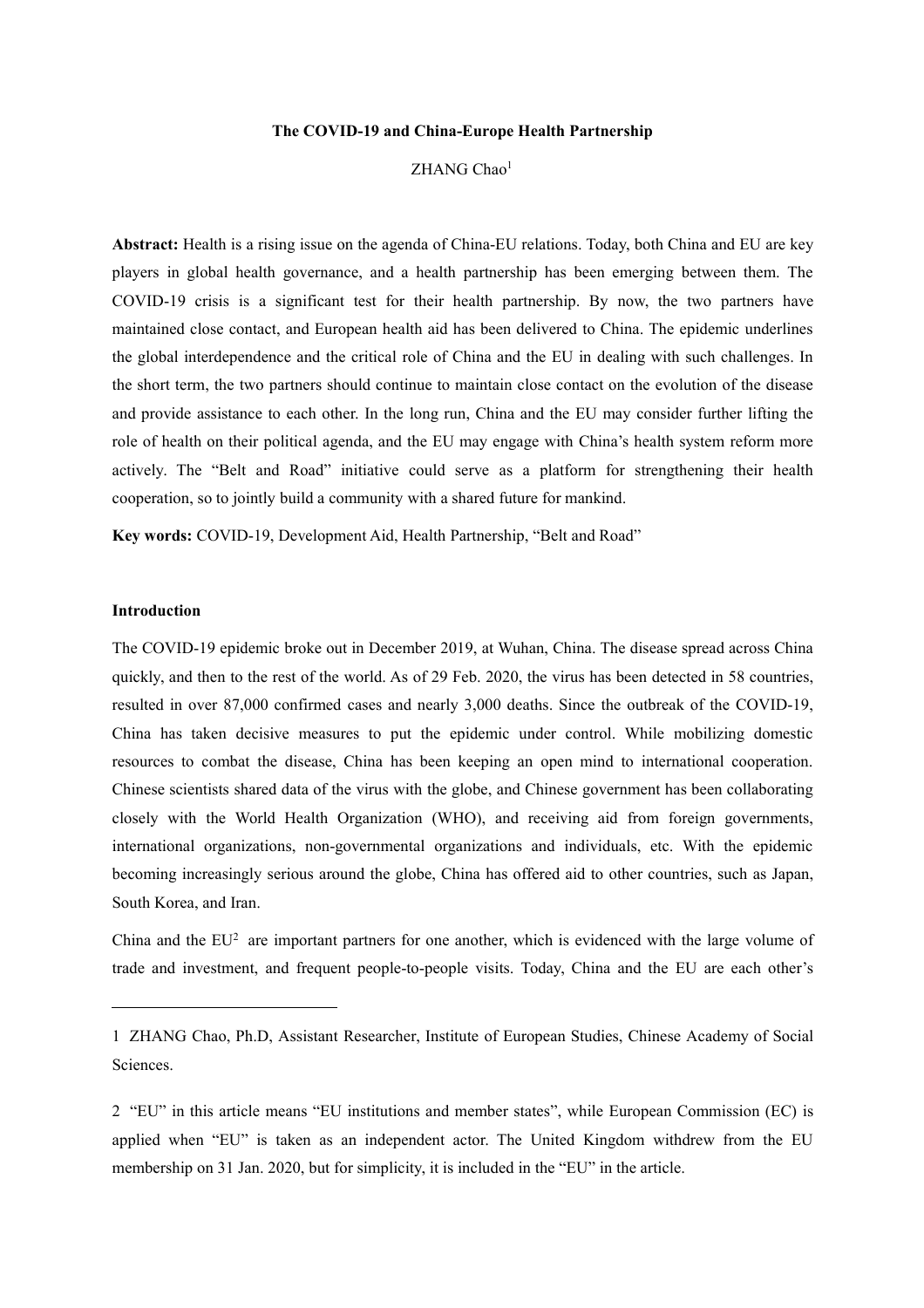major trade partners. China is the EU's second largest trade partner, while the EU has remained China's top trade partner for 15 consecutive years, hitting \$680 billion in 2018. Moreover, the two partners witness 8 million visits each year, with a weekly 600 flights linking the two places [1](#page-3-0) . With a huge volume of resources—politically and economically—at disposal, China and the EU are also critical solution providers to a number of global challenges, such as global warming, poverty elimination, as well as public health.

The EU has offered in-time and generous assistance to China to combat the outbreak, and they have maintained close contact on dealing with the crisis, which mirrors the sound friendship and partnership between the two actors. The article examines the health cooperation between China and the EU, as well as selected European countries, including Germany, France, United Kingdom (UK) and Italy, and analyzes the potential impact of COVID-19 to the China-Europe health cooperation.



*President Xi Jinping checks the treatment of hospitalized patients at the monitoring center and talks to* medical staff on duty via a video link at Beijing Ditan Hospital in Beijing, on Feb. 10, 2020. (Xinhua/Ju *Peng)*

#### **1. Health in China-Europe Relations**

<span id="page-3-0"></span><sup>1</sup> Chen Weihua, "China, EU seek to deepen partnership," *China Daily*, 26 Sep. 2019, http://www.chinadaily.com.cn/a/201909/26/WS5d8c2428a310cf3e3556d993.html.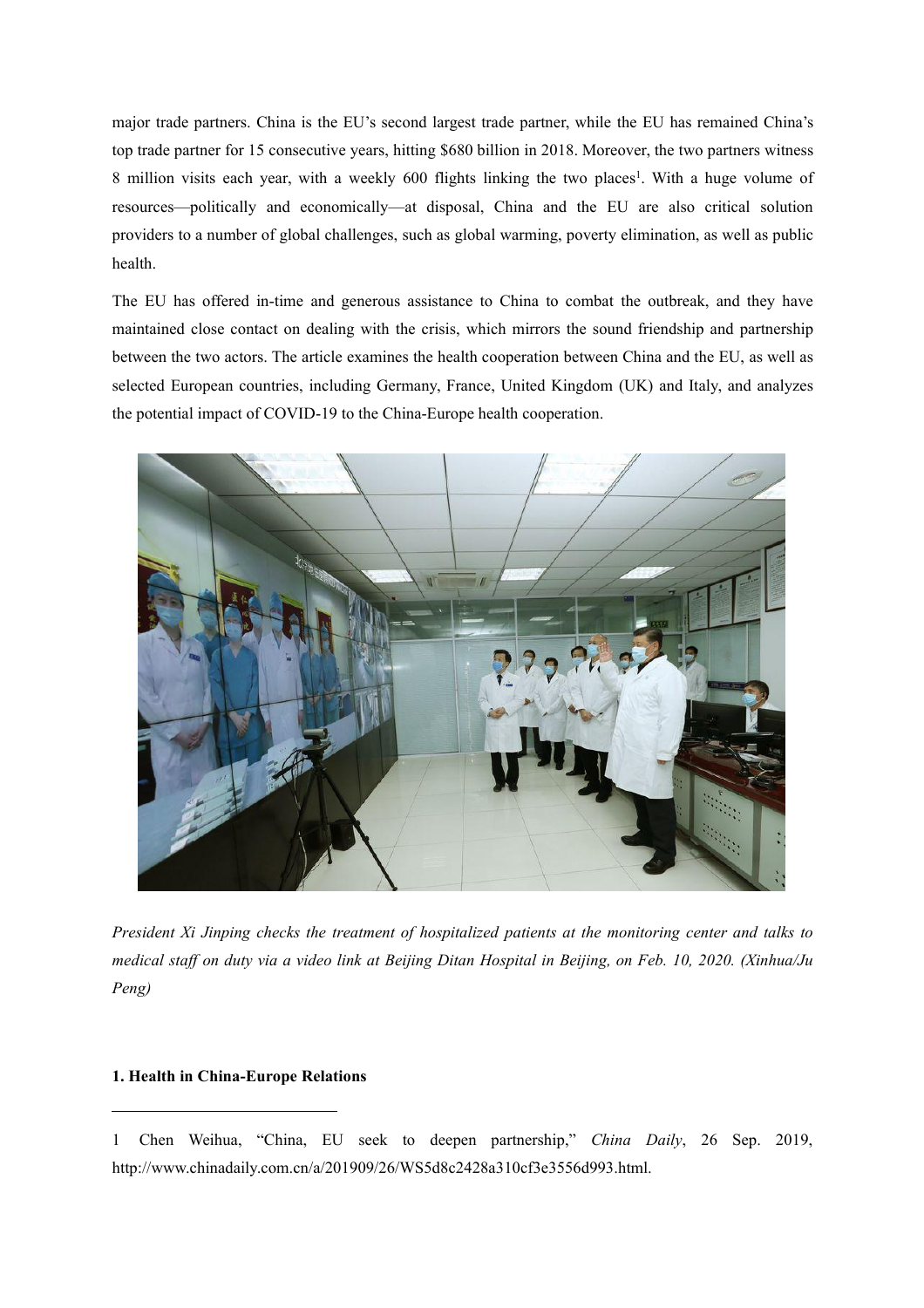#### **1.1 Health in China-EC Relations**

In the early years of China-EC relations since they established bilateral diplomatic relationship in 1975, economy and trade remained the foremost concern for the two sides, while health matters were marginalized. The EC and China signed the "Agreement on Trade and Economic Cooperation" in 1985 to guide their relationship. In this document, which has been regulating EC-China commercial and economic relations for decades, health was not even mentioned. The EC released its first policy paper on China in 1995 — "A Long-term Policy for China-Europe Relations". The EC recognized the potential impact of China's growth to the globe, and the importance of cooperating with China on health matters in the paper. Although no specific measures were named, it should be been a signal that health has raised the attention of European policymakers.

The two sides witnessed the establishment of the annual summit institution in 1998. With the help of the institution, Chinese and European leaders are able to discuss the issues that concern them most and figure out the direction for future cooperation. Health went missing in their first five summits, and was only listed as an interested sector for future dialogue in their 2003 meeting. The case is also true for the EC's second policy paper on China published in 2001, where no emphasis was given to health cooperation.

The severe acute respiratory syndrome (SARS) broke out and deteriorated in the first half of 2003. The epidemic spread to 30 countries and regions, led to over 900 deaths at last. Although Europe was not heavily influenced by the epidemic, it alerted European leaders with the miserable consequences of such an infectious disease. The SARS served as a watershed of China-EC health cooperation. In December 2004, the seventh annual summit was held in London. At the summit, health was attached unprecedented importance by the leaders. In the joint statement released after the meeting, the two partners recognized the importance of increased cooperation to combat HIV/AIDS as well as other newly emerging infectious diseases, in face of the truly global nature of the epidemic. Since then, health has been included as a regular topic of the summit, although remains marginal.

During the visit of the then EC Commissioner for Health Ms. Androulla Vassiliou to Beijing in 2009, she met Mr. CHEN Zhu, Chinese minister of health, and the two sides agreed to launch a dialogue on health policy. The dialogue mechanism aims to strengthen the public health security in the two partners as well as the capability to safeguard the health of humankind. Five areas were prioritized, including: major infectious diseases and other health threats, noninfectious diseases, preventive medicine, food safety and international health. At the 16<sup>th</sup> annual summit held in 2013, China and the EC jointly adopted the "EU-China 2020 Strategic Agenda for Cooperation", which charted the roadmap for their cooperation in the seven years. In the agenda, the two sides decided to "expand dialogue and exchange in the field of health, including through cooperation with the WHO, especially the cooperation in antimicrobial resistance, e-health, prevention of cancer and regulatory dialogue on pharmaceuticals, with a view to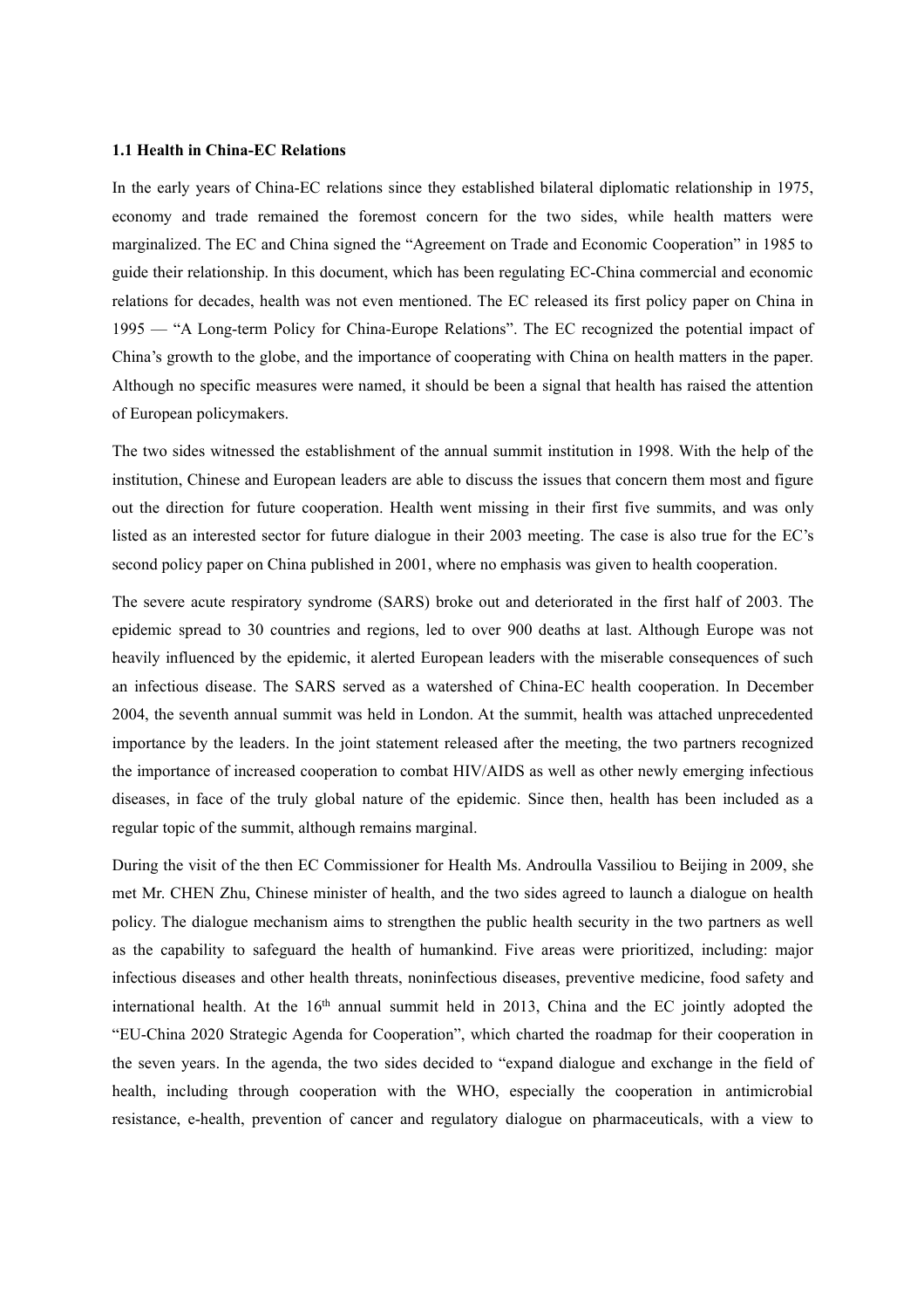ensuring the health and safety of citizens.<sup>[1](#page-5-0)"</sup>

Although in the early years of China-EC relations, health was not acknowledged as a key matter, it has now been put on the agenda, and a dialogue mechanism has been created for idea exchanges. In the process, the 2003 SARS outbreak played a key role, which reminded China and Europe that the whole world was under the threat of epidemics, and they could only be contained with mutual trust and international cooperation.

#### **1.2 Health in China's relations with Germany, France, United Kingdom and Italy**

#### *1.2.1 Germany*

There is a long history of China-Germany heath cooperation. It was in 1980 that the two sides reached an agreement on health cooperation, which laid the foundation for their cooperation in the health sector. The German-Chinese Society of Medicine was launched in Germany in 1984, and not long later, a similar institution: Chinese-German Society of Medicine was established in Wuhan, China. These two institutions serve as bridges between Chinese and German scientists, physicians and students. It has organized a number of seminars, workshops and conferences, so to help oil the German-Chinese health cooperation. As of 2019, 33 annual conferences have been organized which are regarded as big events for Chinese and German medical practitioners.

The two sides reached a number of agreements to guide their cooperation in the health sector. For example, the two partners signed a framework agreement on medical economy and biotechnology in 2006; released a joint statement on public health emergency and disaster medicine cooperation in 2012. In addition, they have established a biennial health dialogue mechanism. The third dialogue took place in 2018 in Berlin, attended by the Director-general of China's National Health Commission, and German minister of health, as an activity in parallel with Chinese Premier's visit to Berlin. Taking this opportunity, a new framework convention for China-Germany health cooperation (2018-2020) was signed, which focuses on the challenges of aging population to their healthcare systems.

#### *1.2.2 France*

The agreement on health and medical science cooperation was reached by China and France in 1997. According to the agreement, the two sides decided to cooperate with each other in such areas as public health, emergency medicine, and prevention and control of infectious diseases, by fostering people-to-people exchange. In addition, they agreed to establish a working group to meet annually for discussing and formulating action plans and evaluating the implementation of the agreement.

As of now, a number of health cooperation agreements have been reached by China and France. For example, the two sides released two joint statements on cooperating to deal with aging population and

<span id="page-5-0"></span><sup>1</sup> "EU-China 2020 Strategic Agenda for Cooperation," <http://eeas.europa.eu/archives/docs/>china/ docs/eu-china\_2020\_strategic\_agenda\_en.pdf.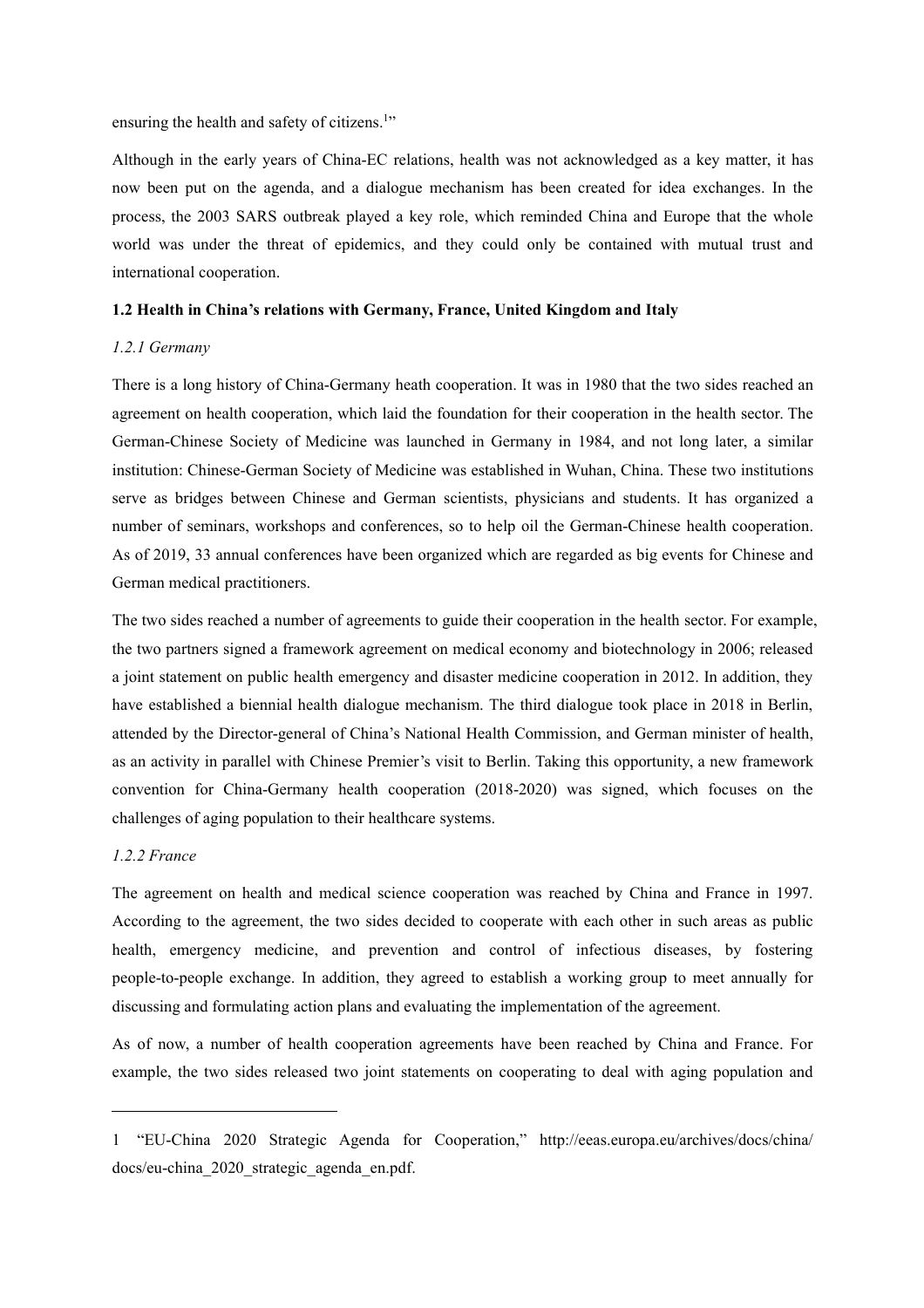gerontological nursing in 2017. In addition, the two sides have organized a number of forums, symposiums, and seminars to foster dialogue and exchange on health matters. For example, the China-France Forum on Health Cooperation was held in Beijing in 2014; a symposium on health strategy cooperation was convened in Paris in 2014; and a symposium of the prevention and control of Ebola and newly emerging infectious diseases was organized in Wuhan, China in 2015.

Institutions are also established to facilitate health cooperation between China and France. The two actors established the High-Level People to People Dialogue mechanism in 2014, in which health cooperation is seen as a priority. They launched the China-France Symposium on Family Development Policy in 2012, which focuses on the dialogue and exchange on such issues as family development, aging population, and childcare. Five such meetings had been organized by 2017. The third China-France Hospital Conference was convened in Beijing in 2017, where the "China-France Hospital Cooperation Alliance" initiative was introduced.

#### *1.2.3 United Kingdom*

China and the UK signed a memorandum of understanding (MOU) on health cooperation in 2007, which has been guiding their cooperation since then. The MOU was renewed in 2010, 2013 and 2016.

Today, three health-related dialogue mechanisms have been established by China and UK: China-UK High-Level People to People Dialogue, China-UK Health Policy Dialogue, and Chin-UK Global Health Dialogue. The China-UK High-Level People to People Dialogue was first launched in 2012, and has been organized five times by now. The mechanism is regarded as one of the three pillar dialogue mechanisms in China-UK relations, together with Strategic Dialogue, and the Economic and Financial Dialogue. Health was not included in the mechanism until its second meeting held in 2014. Today, it serves as the highest-level institution for China-UK health cooperation. The fifth meeting was held in December 2017 in London, co-chaired by the then UK Secretary of State for Health and Chinese Vice-Premier. The two sides reviewed their cooperation and committed to push it forward at the meeting.<br>The two partners launched an annual dialogue on health policy in 2015. The dialogue rotates between

China and the UK and attended by Director-general of China's National Health Commission, and the UK Secretary of State for Health and Social Care. The forth meeting was organized in September 2018 in Beijing. China and the UK launched the Global Health Support Programme in 2013. As one of the projects of the programme, the China-UK Global Health Dialogue was created in 2013, and has been alternatively held in China and the UK annually. The fifth China-UK Global Health Dialogue was convened in London in January 2019. The partners discussed such issues as WHO reform, epidemic prevention and control, and health cooperation in Africa at the meeting.

*1.2.4 Italy*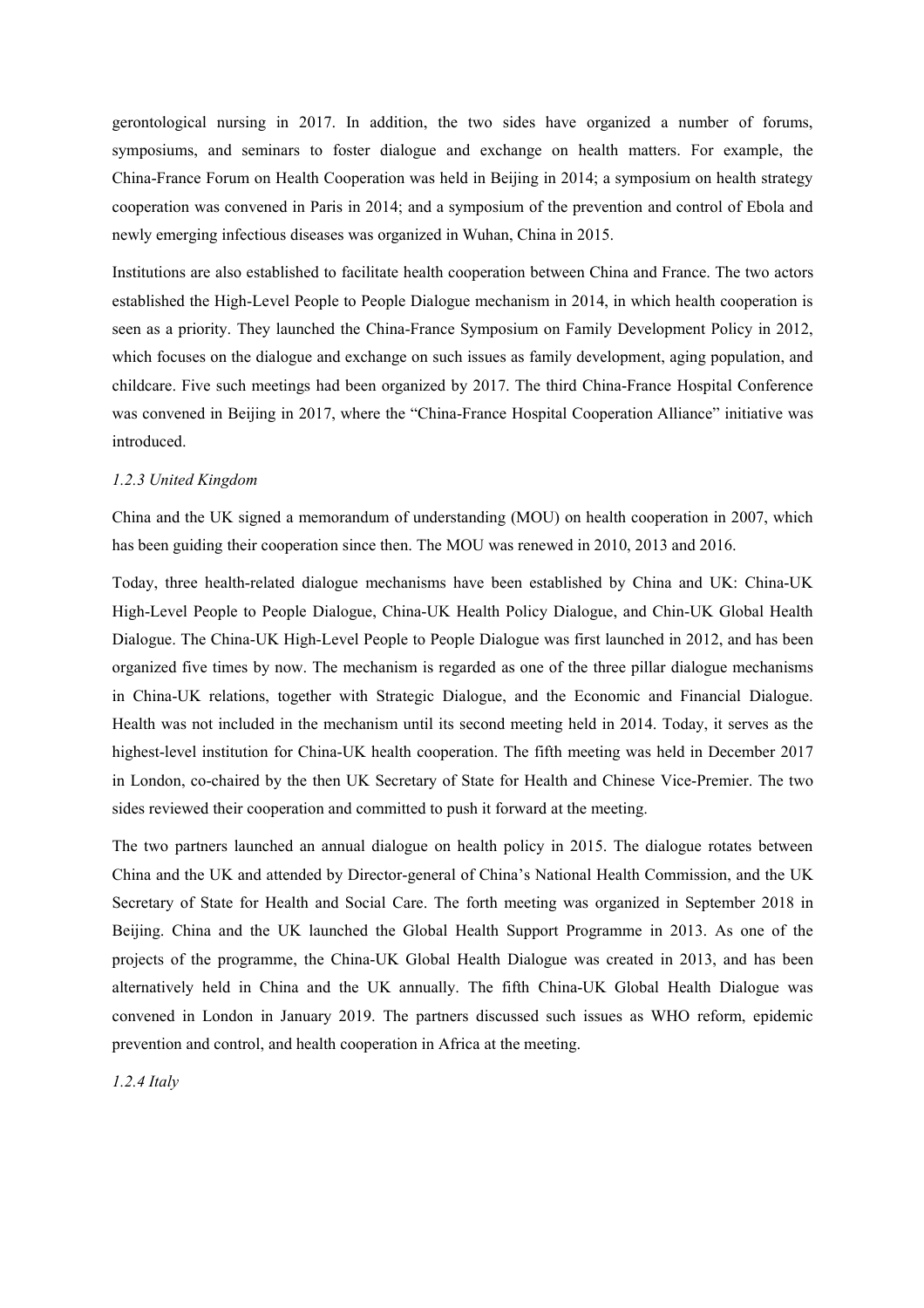Italy and China reached an agreement to establish an emergency center in Beijing and a radiation medical center in Tianjin in 1983. It marks the inauguration of their health cooperation. Later in 1986, Italy helped set up a first-aid facility in Beijing 301 Hospital, and build a medical center in Taiyuan in 1988.

Despite these activities, it was not until 2000 when China and Italy signed their MOU on health cooperation in 2000. Based on the MOU, three rounds of health cooperation action plans were reached and implemented in respective 2004, 2011 and 2016. Under the guidance of the MOU and action plans, the two countries carried out fruitful cooperation in multiple health areas, such as health system, human resources on healthcare, medical science research, clinical technology innovation, public health, and food safety. Health today has been identified as a key sector for cooperation between China and Italy. Using the opportunity of attending the second "Belt and Road" Forum for International Cooperation held in Beijing in 2017, Chinese and Italian leaders signed the action plan for strengthening cooperation (2017-2020). Health is recognized as one of the seven priorities in the plan, together with, for example, agriculture, sustainable urbanization, environment and sustainable energy. Using the opportunity of Chinese President Xi Jinping's visitto Rome in 2019, the health leaders reached a new action plan on health cooperation which is envisaged to guide their cooperation in three years from 2019 to 2021. The two partners further reached an agreement in late 2019, decided to list cancer prevention, cardiovascular diseases, basic health care, prevention and control of infectious diseases, e-medicine, and health personnel training as priority areas for cooperation. In addition, the two partners strengthened their cooperation on cancer research by signing a MOU in 2018.

In addition to the above mentioned four countries, health cooperation took place between China and some other European countries as well. For example, China signed health cooperation agreement with Austria in 1989, and three rounds of health cooperation action plans have been implemented since then.China and Sweden signed a MOU on health cooperation in 2006, and they have implemented three rounds of health cooperation action plans. An agreement was reached between China and Norway in 2002 to boost their cooperation in the health sector. The Norwegian side pledged to donate 12 million NOK to China's health projects in three years, and half of the donation was allocated to the prevention and control of HIV/AIDS. The two sides signed health cooperation plan (2017-2020), during the official visit of Norwegian Prime Minister Erna Solberg to Beijing in 2017.

#### **2. A HealthPartnership in the Making**

When China decided to open its door in 1979, it found itself in urgent need of international funds and technology to help improve its health capabilities and system. Like most of other sectors, China has been an aid recipient in its health relationship with the EC, Germany, France, UK and Italy. Therefore, the China-Europe health relationship has been featured with the "donor-recipient" paradigm, in which the EU have been assisting China. Overall, health is not a principle sector for the EC, France, UK and Italy to aid China, while Germany is an exception. The German health aid to China boomed after 2010 and peaked in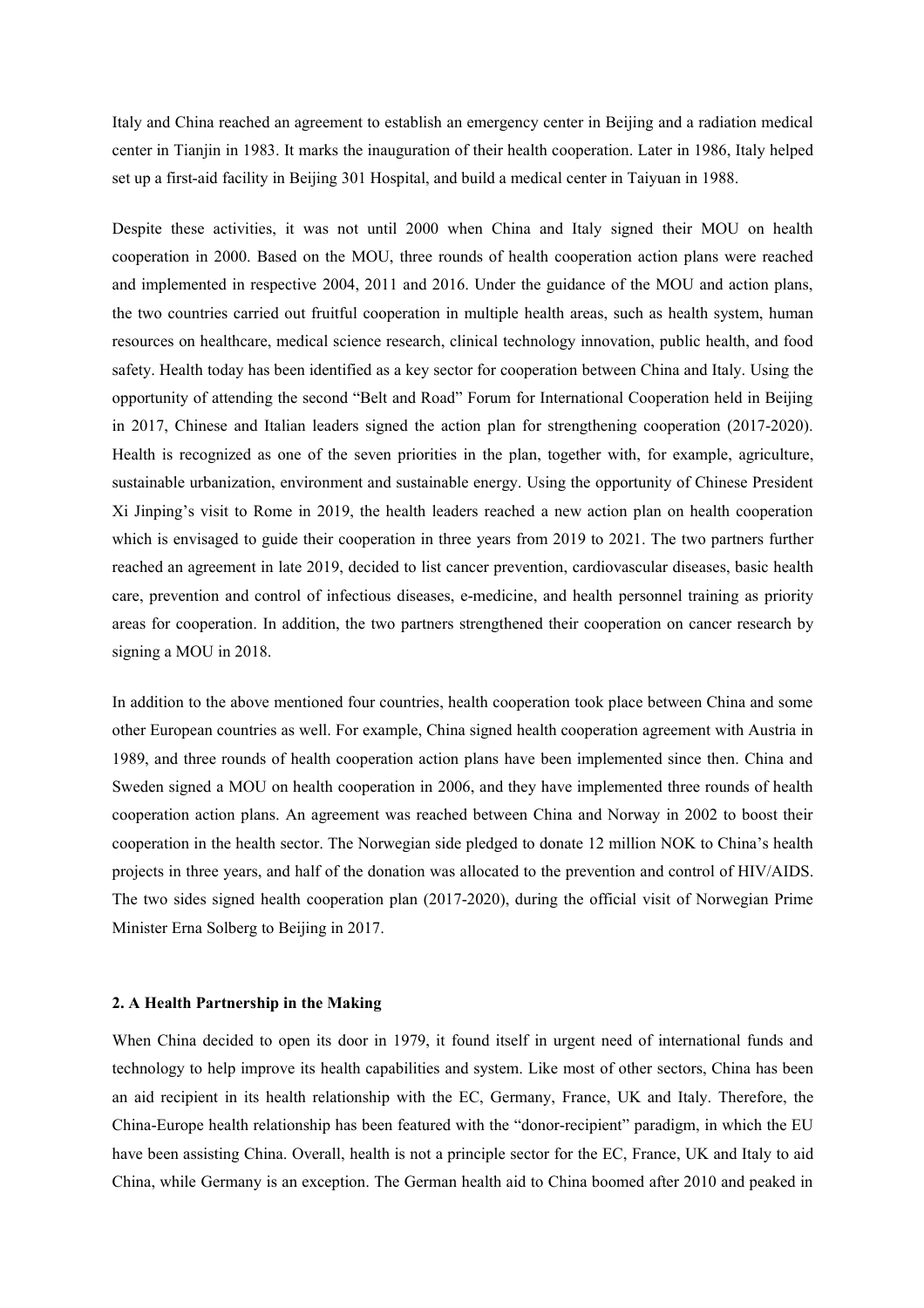2013 with a record of \$218 million. Although declined dramatically afterwards,it rebounded to over \$143 million in 2018, which occupied around one quarter of Germany's totalaid to China. In comparison, the health aid from other actors are very small. The aid budget invested by France and Italy to China's health sector has been long below \$1 million. Although the health finance from the UK is larger, it was around \$16 million only, remarkably smaller than that of Germany (Table 1).



#### *Source: OECD Creditor Reporting System.*

With the aid funds, technology and experience from Europe, a number health projects were carried out in China. For example, China and the UK launched the China-UK HIV/AIDS Prevention and Care Projectin 2000. The project covered 83 counties/districts in 37 prefectures/cities of Yunnan and Sichuan provinces. It was funded by the UK with around £20 million, as well as know-how. The project was concluded in December 2007, and brought about benefits to the target population of around 130 thousand. Moreover, the project assisted in awakening the awareness on HIV/AIDS among the Chinese public, and fostering China's policymaking on HIV/AIDS.

After the 2003 SARS outbreak, the Chinese and French governments signed a cooperation agreement to improve China's capabilities in the prevention and control of emerging infectious diseases in 2004, and launched the China-France Emerging Infectious Diseases Cooperation Project. The project is the most important strategic cooperation project in the field of medical science and technology since the establishment of diplomatic relations between China and France. Within the framework of the project, China and France established the Institute of Pasteur of Shanghai, which was put into operation in 2005. The two partners also joined hands to build a high-level biosafety laboratory in China. The laboratory was funded by the Chinese government and France provided key technology, personnel training and laboratory management support. The construction broke ground in Wuhan in June 2011, and was completed in January 2015. It is China's first and by now the only P4 biosafety laboratory.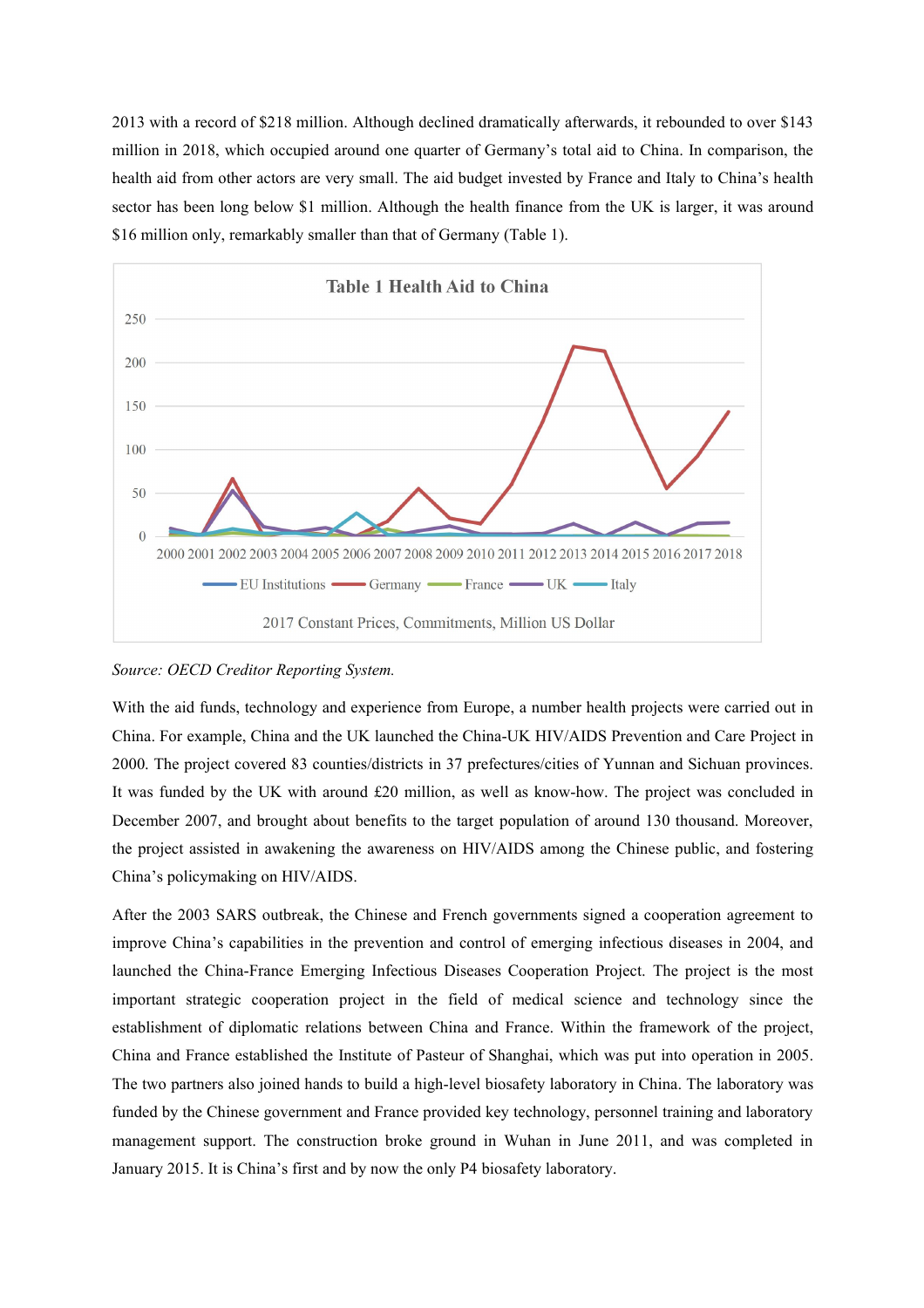Italy has been focusing its aid to China on the emergency medical service sector, since offering help to build an emergence medical center in Beijing in 1983. In the past decades, Italy has been endeavoring to help improve emergence medical service capacity in a number of Chinese cities, such as Chongqing, Lhasa, Taiyuan, and Guiyang, by providing training and technical support. In addition, Italian government committed around  $\epsilon$ 3 million in 2003, to improve the maternal and child healthcare in China's Inner Mongolia Autonomous Region.

As a result of China's economic boom, it has been increasingly seen as a potential contributor of tackling global challenges, rather than a sheer aid recipient in the 2000s.As an emerging economy that made remarkable economic achievements, China's technology, experience in alleviating poverty, protecting environment, and improving public health, etc. have been regarded more suitable for other developing countries. Against backdrop, some donors, including the EC and UK, announced their termination of aid to China, and started to seek a more balanced and equal partnership with China. For example, although China has been taken as an aid recipient by the EC, a change was recorded in the EC's fifth policy paper on China released in 2006. In the document which entitled "EU-China: Closer Partners, Growing Responsibilities", the EC declared that "as China moves further away from the status of a typical recipient of overseas development aid, the EU must calibrate its cooperation programme carefully and keep it under review. Cooperation must be in both sides' interests, reflect the EU's own principles and values, and serve to underpin the partnership.<sup>[1](#page-9-0)"</sup> This new vision on China as an aid recipient was reinforced in the EC's second strategy paper on China  $(2007 - 2013)$ , where the EC recognized China's dual identity: both a developing country and a significant player on the world stage. The EC published the "Agenda for Change" in 2011, which lays a new foundation for the EC's aid policy. The differentiation principle was established in the document, which requires the EC to target its resources where they are needed most and where they could have greatest impact. In parallel with the adoption of the "Agenda for Change", the EC raised the proposal for the multiannual financial framework  $(2014 - 2020)$ . In the proposal, the EC excluded China along with other 18 countries from its aid recipient list. Today, for the EC, "China has moved from being a traditional recipient of overseas development assistance to the position of a strategic partner with whom the EU engages on a wide range of policy issues.<sup>[2](#page-9-1)"</sup>

The case also applies to the UK. The UK announced the termination of its traditional bilateral aid programmes with China in March 2011, and soon signed a MOU with China in June 2011, announced the establishment of their partnership on development cooperation. They agreed to work together to deal with global development issues, and identified health as a proper area for cooperation in the MOU. Under the new development partnership, China and the UK launched the Global Health Support Programme in 2012.

<span id="page-9-0"></span>1"EU-China: Closer partners, growing responsibilities," [http://eur-lex.europa.eu/legal-content/EN/TXT/PDF/?uri=CELEX:52006DC0631&from=EN.](http://eur-lex.europa.eu/legal-content/EN/TXT/PDF/?uri=CELEX:52006DC0631&from=EN)

<span id="page-9-1"></span>2 European External Action Service, "Projects in China," 11 May, 2016, [https://eeas.europa.eu/delegations/c](https://eeas.europa.eu/delegations/)hina/15407/projects-china\_en.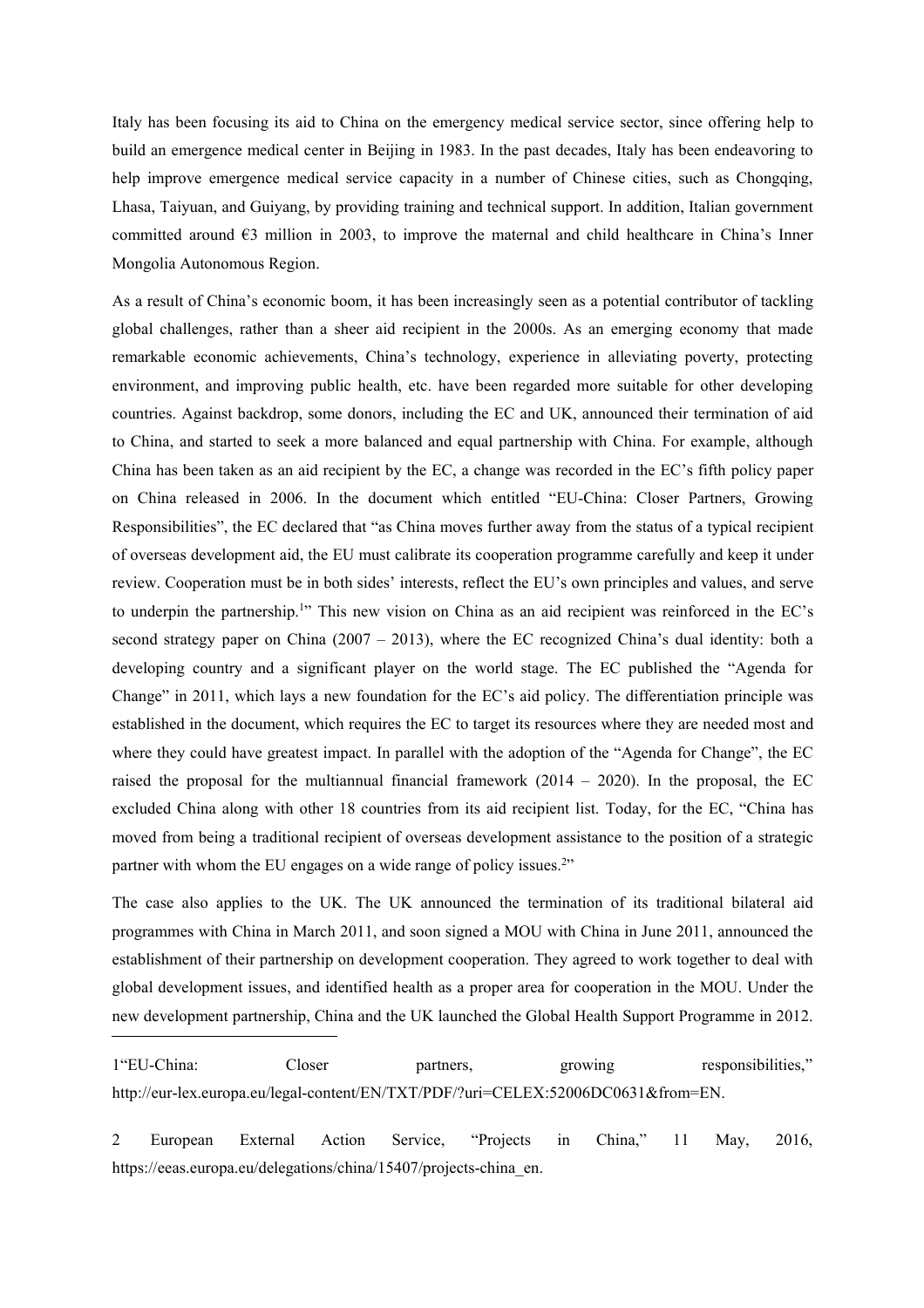The programme aims to use China's best practices in, for example, infant, child and maternal mortality rate reduction, disease prevention and control, and health sector reform, to help the low-income countries. The UK invested £12 million to the programme, while China contributed health expertise and facilities. The programme was concluded in late 2018. Under the programme, the aforementioned China-UK Global Health Dialogue was created, which helped foster their communication and exchange in the sector. Moreover, the two partners worked together with third countries under the programme. For example, they collaborated to help control malaria in Tanzania, to help improve reproductive, maternal and child health in Ethiopia and Burma, and worked together on post Ebola recovery in Sierra Leone.

The Italian aid to China was cut in the 2000s: while China was Italy's fifth largest aid recipient in terms of 2005-2011 average, it fell out of the top 20 recipients in 2011. Germany and France and exceptions in this case. For Germany, China has always been a major recipient of its aid budget. China was the No.1 recipient of German aid in 2014, and it remained as Germany's third largest aid recipient in 2017 with \$710 million. For the case of French aid to China, China was the third largest recipient in terms of 2010-2011 average, and still ranked at tenth on the list with a record of \$191 million in 2017.

Today, the China-Europe health relationship, which was long shaped by the "donor-recipient" paradigm is transferring to an equal partnership. This does not necessarily suggest that the European health aid to China has been terminated completely, although it has been in small volume. For example, although traditional development assistance has been ended, the UK funded 12 health projects across China in 2016, with a total spending of around £[1](#page-10-0) million<sup>1</sup>. However, their vision of health cooperation has been moving beyond the bilateral level and is becoming increasingly global. They have piloted in collaborating to deal with health issues in other needed developing countries, which demonstrate the increasingly vital role of China-EU health partnership for global health governance.

#### **3. The Prospect of China-Europe Health Partnership**

China has established sound relationship with the EU and its major member states in the field of health. The two sides have formulated cooperation plans, established dialogue mechanisms and launched a number of cooperation projects. At present, China-EU health cooperation is transitioning from aid-recipient pattern to equal partnership, and their focus has gone beyond their respective border and become global.

Since the outbreak of COVID-19, China and the EU have maintained close contact. Chinese President Xi Jinping contacted French President Macron and German Chancellor Merkel via phone call on the epidemic, and Chinese Premier Li Keqiang contacted Ursula von der Leyen, the newly elected President

<span id="page-10-0"></span><sup>1</sup> British Department of Health, British Embassy (Beijing), National Health and Family Planning Commission of China, "UK-China health dialogue," Dec. 2016.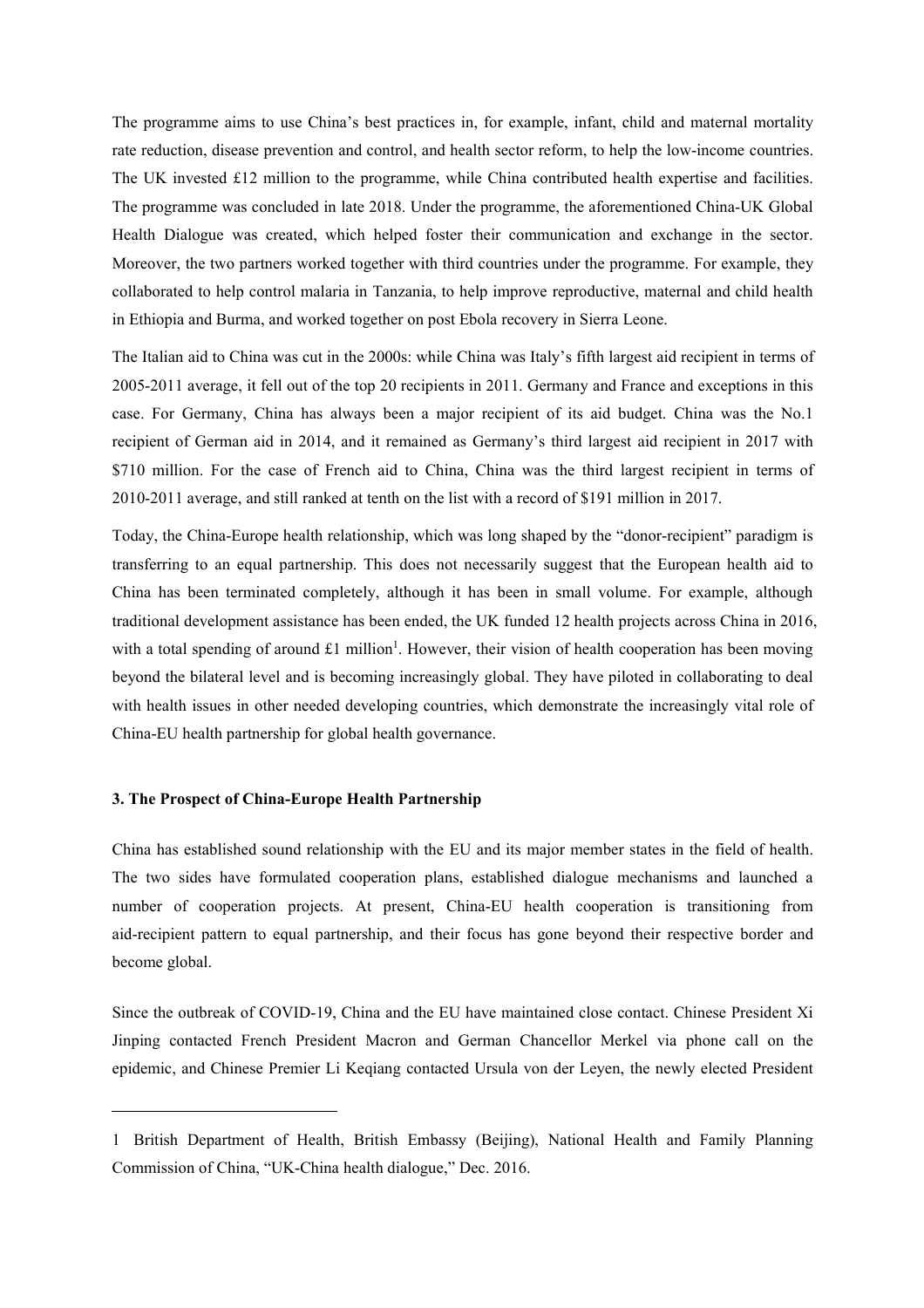of the European Commission. In Xi's phone conversation with Macron, the two presidents expressed their strong willingness to work together to fight against COVID-19, and agreed to strengthen their health cooperation for the sake of regional and global public health security [1](#page-11-0) . The Chinese and European experts also maintained close contact on the evolution of the epidemic. Two video meetings have been organized by now, attended by officials and experts from National Health Commission of China, the Chinese Center for Disease Control and Prevention, the EC's Directorate-General for Health and Food Safety and the European Center for Disease Prevention and Control. In addition, China has received official medical aid from the EC and a number of European countries, such as UK, France, as well as enterprises, civil society organizations, and private foundations.



*German Chancellor Angela Merkel (R) meets with visiting Chinese State Councilor and Foreign Minister Wang Yi in Berlin, Germany, Feb. 13, 2020. (Xinhua/Wang Qing) The COVID-19 was discussed at their meeting.*

At present, thanks to China's robust measures and the generous assistance of the international community, the number of newly confirmed cases and deaths every day has declined rapidly. Chines mainland reported 573 newly confirmed cases, including 565 cases in Wuhan alone, and 35 deaths across the country, including 26 deaths in Wuhan in 29 Feb.2020. In comparison, the number of reported newly confirmed cases and deaths was 2048 and 105 respectively two weeks ago in 16 Feb. 2020. It indicates

<span id="page-11-0"></span><sup>1</sup> "Xi says China willing to strengthen health cooperation with France," *Xinhua*, 19 Feb. 2020, http://www.xinhuanet.com/english/2020-02/19/c\_138796396.htm.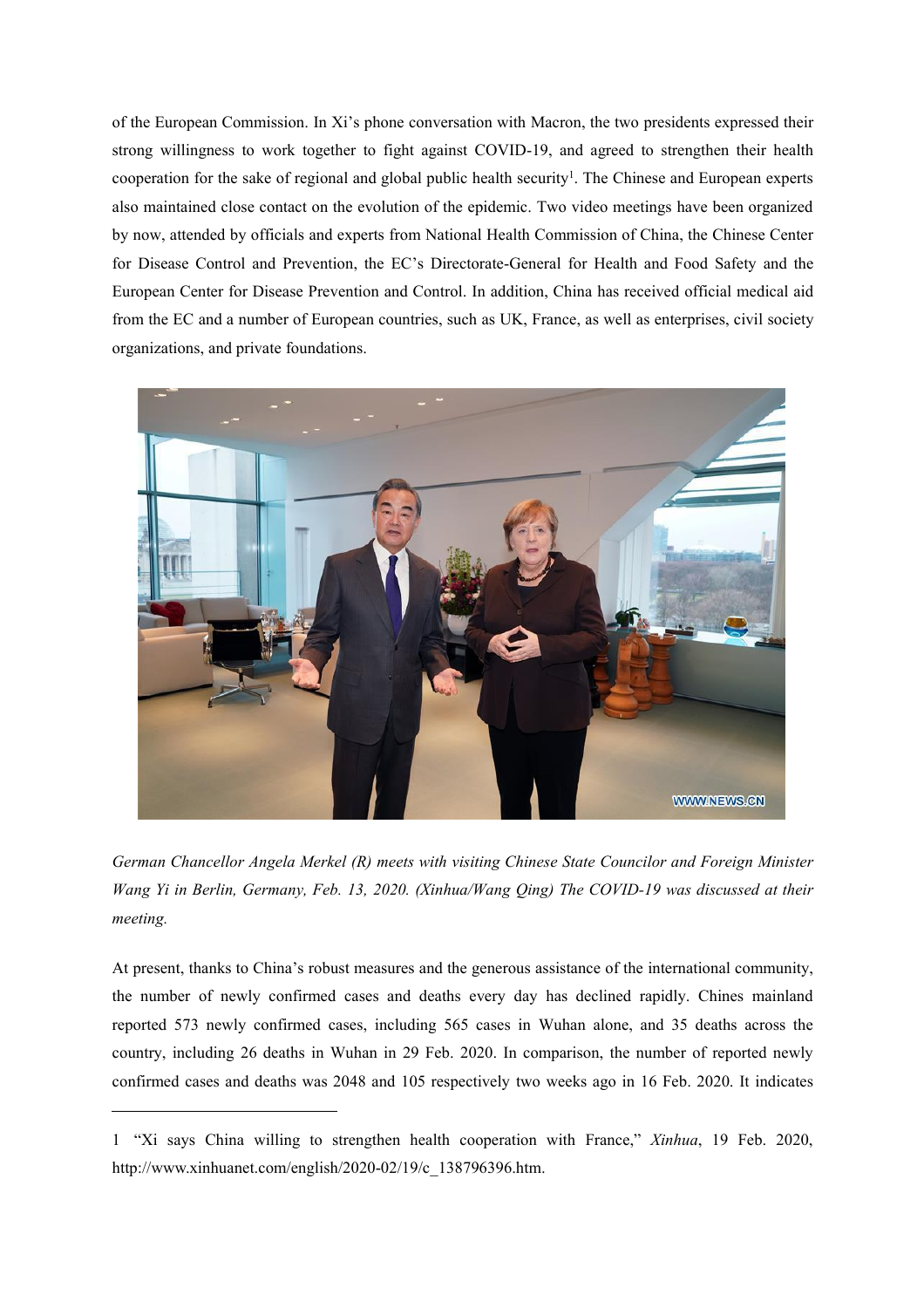that China's battle against the virus has generated favorable outcomes. But at the same time, the virus is spreading fast outside China, including Europe. Reportedly, as of 1 March, 1,520 cases and 31 deaths have been reported in Europe, including Italy (1,128 cases, 29 deaths), Germany (111 cases), and France (100 cases, 2 deaths).



A staff member sanitizes the facilities on a train at the Garibaldi train station in Milan, Italy, Feb. 28, *2020. (Photo by Alberto Lingria/Xinhua)*

In face of the epidemic, China and the EU should continue to maintain dialogue and exchanges, share data and information in a timely manner, and continue to help each other.At present, China's epidemic control efforts seem to have made some achievements and accumulated experience. The epidemic is now spreading rapidly in Europe, and the EU can learn from China's practices on controlling the epidemic. In addition, China can also provide aid to the EU and European countries when necessary. In the long run, it is expected that China-EU cooperation in the field of health will be significantly strengthened. The epidemic reminds both parties again that such an outbreak may lead to serious life and economic losses. For the EU, strengthening cooperation with China, a big country with a population of 1.4 billion, which is highly integrated into the global system, is crucial. To a certain extent, helping China prevent and control infectious diseases is helping Europe itself. The EU needs to bemore actively engaged with China's health sector, and one of the fields that deserves special attention is health system reform. The outbreak shows that China still faces the severe challenges of epidemic, and loopholes existin China health system. Chines leaders take the safety and health of the people as the No.1 priority, and vowed to conduct